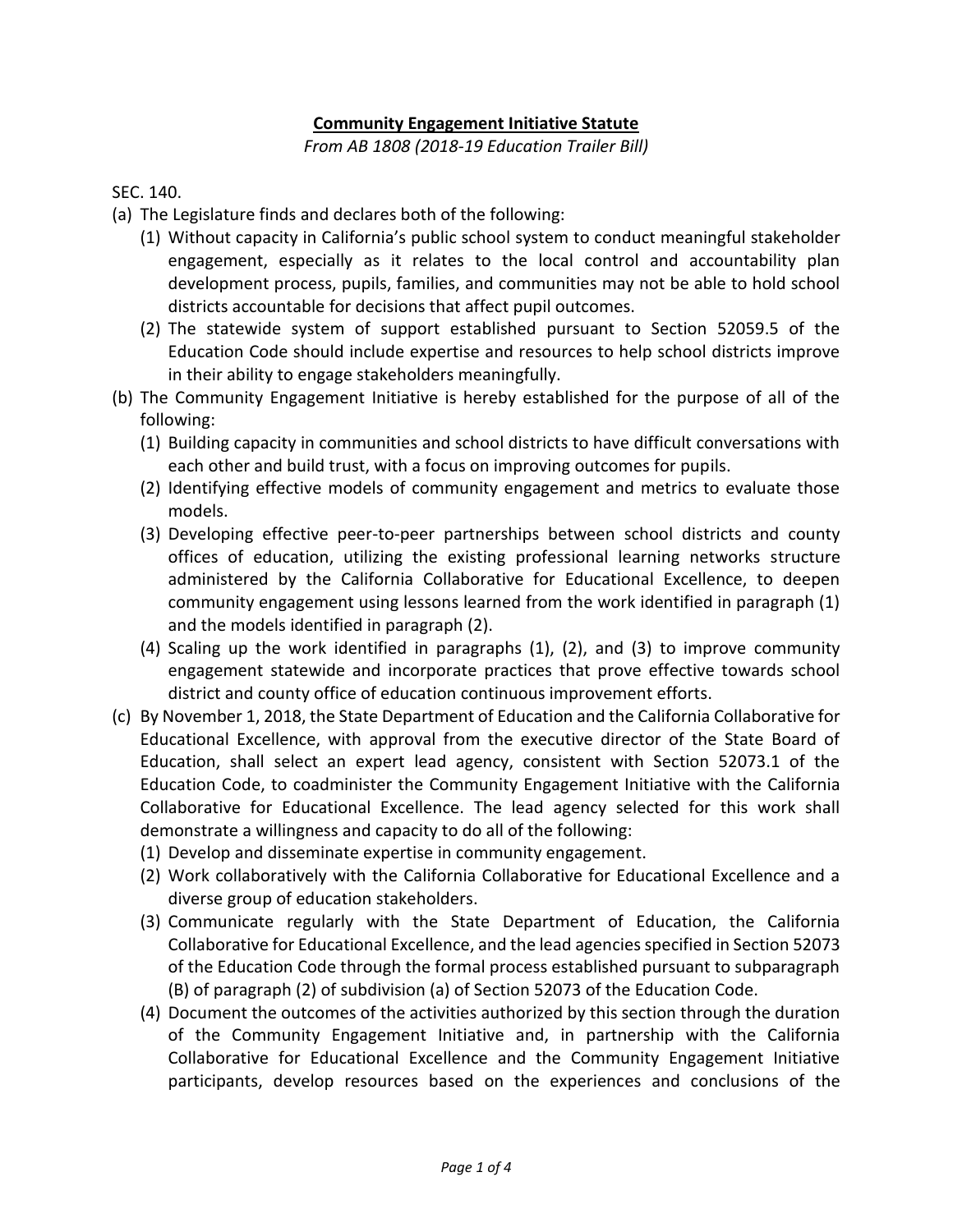Community Engagement Initiative participants from their specific contexts that are broadly applicable and actionable statewide.

- (5) Play a leadership role in disseminating the information specified in paragraph (4) throughout the statewide system of support established pursuant to Section 52059.5 of the Education Code and serving as a resource to local educational agencies and community stakeholders in applying that information to their local context.
- (d) By February 1, 2019, the California Collaborative for Educational Excellence and the lead agency selected pursuant to subdivision (c) shall solicit teams to participate in the Community Engagement Initiative. These teams shall each represent a different region of the state and shall include community members, pupils, schoolsite staff and leadership, school district staff and leadership, and county office of education staff and leadership affiliated with a common single school district. Positive consideration shall be given to teams that are engaging in activities consistent with paragraph (1) of subdivision (b), and teams that have been successful in engaging community members that have not historically been engaged with their school district. These teams shall be willing to do all of the following:
	- (1) Participate in and cofacilitate a professional learning network for no less than three years.
	- (2) Engage in an open dialogue on issues related to improving local pupil outcomes.
	- (3) Partner with other communities and school districts on improving community engagement.
- (e) The California Collaborative for Educational Excellence and the lead agency selected pursuant to subdivision (c) shall select four to six geographically diverse teams from the applicants solicited pursuant to subdivision (d), and by June 1, 2019, shall convene the first meeting of a professional learning network with those teams.
- (f) The goals of the professional learning network established pursuant to subdivision (e) shall be to do all of the following:
	- (1) Deepen the community engagement of the school districts and communities participating in the professional learning network.
	- (2) Define common characteristics and best practices of communities where engagement between communities, pupils, schools, and school districts is strong.
	- (3) Identify and test metrics for measuring increases in community engagement.
	- (4) Develop a protocol for facilitating future professional learning networks to help other communities and school districts improve and deepen their interactions.
	- (5) Develop criteria for selecting other teams that would benefit from and be successful in improving community engagement.
	- (6) Create capacity within each team to cofacilitate a future community engagement professional learning network.
- (g) For the 2020–21 and 2021–22 fiscal years, the California Collaborative for Educational Excellence and the lead agency selected pursuant to subdivision (c) shall convene five community engagement professional learning networks. Each of these professional learning networks shall be similar in composition to those described in subdivision (d). These teams shall be willing to do all of the following:
	- (1) Participate in the professional learning network for no less than two years.
	- (2) Engage in open dialogue on issues related to improving local pupil outcomes.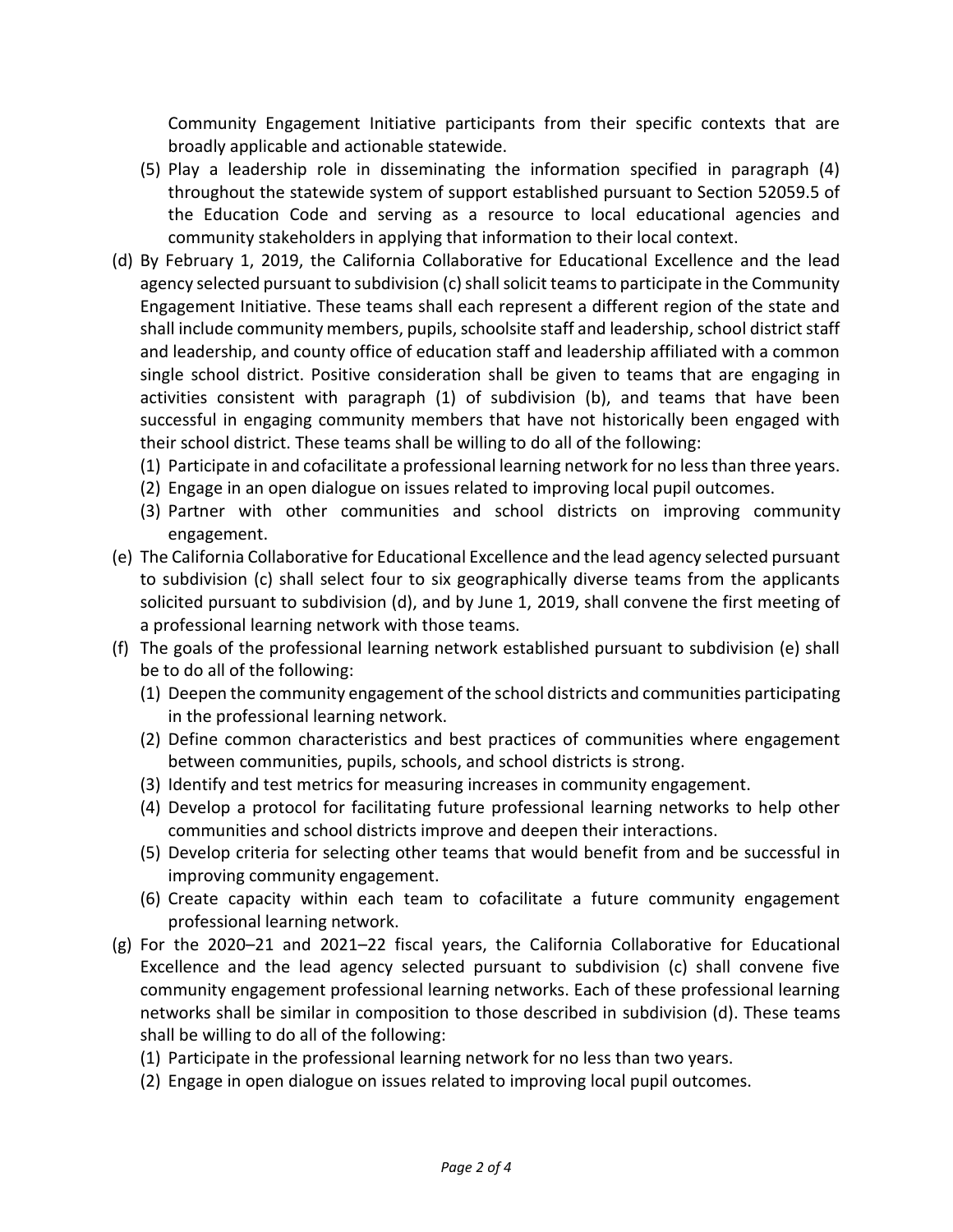- (3) Partner with other communities and school districts on improving community engagement.
- (h) Each of the professional learning networks created pursuant to subdivision (g) shall include as cofacilitators members of a team that participated in the initial community engagement professional learning network established pursuant to subdivision (e).
- (i) Each of the professional learning networks established pursuant to subdivision (g) shall do both of the following:
	- (1) Deepen the community engagement of the school districts and communities participating in each professional learning network, including by engaging in the protocol developed pursuant to paragraph (4) of subdivision (f).
	- (2) Use the metrics developed pursuant to paragraph (3) of subdivision (f) to measure changes in community engagement in each of the participating communities and school districts.
- (j) By January 1, 2021, and using funds provided for this purpose in the annual Budget Act, the California Collaborative for Educational Excellence shall develop and conduct a statewide training on community engagement based on, but not limited to, the findings of the professional learning networks created pursuant to subdivisions (e) and (g). The California Collaborative for Educational Excellence shall periodically update this training, as needed, based on the findings of future community engagement professional learning networks and other research. The California Collaborative for Educational Excellence is encouraged to feature this training in the future years using funds provided for this purpose in the annual Budget Act.
- (k) For the 2022–23 and 2023–24 fiscal years, the California Collaborative for Educational Excellence and the lead agency selected pursuant to subdivision (c) shall convene additional community engagement professional learning networks with the remaining funds available for that purpose. Each of these professional learning networks shall be similar in composition as those described in subdivision (d). These teams shall be willing to do all of the following:
	- (1) Participate in the professional learning network for no less than two years.
	- (2) Engage in open dialogue on issues related to improving local pupil outcomes.
	- (3) Partner with other communities and school districts on improving community engagement.
- (l) To the extent possible, each of the professional learning networks created pursuant to subdivision (k) shall include as cofacilitators members of a team that had previously participated in a community engagement professional learning network established pursuant to this section.
- (m)Each of the professional learning networks established pursuant to subdivision (k) shall do both of the following:
	- (1) Deepen the community engagement of the school districts and communities participating in each professional learning network, including by engaging in the protocol developed pursuant to paragraph (4) of subdivision (f), updated as appropriate by the lead agency selected pursuant to subdivision (c) based on feedback from the professional learning networks authorized by subdivision (g).
	- (2) Use the metrics developed pursuant to paragraph (3) of subdivision (f), updated as appropriate by the lead agency selected pursuant to subdivision (c) based on feedback